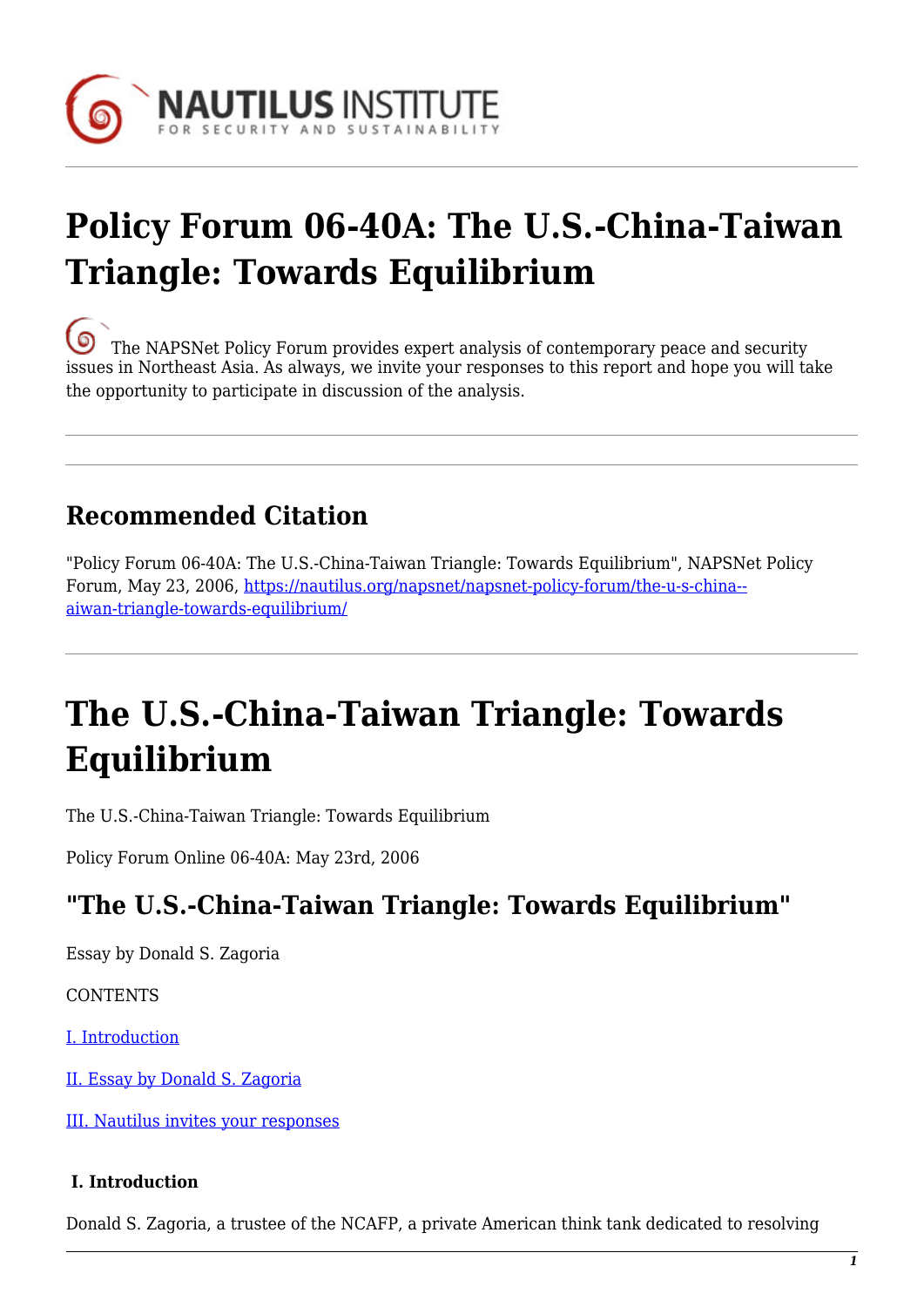conflicts that threaten U.S. national interests, writes, "In sum, the conditions for equilibrium in the Taiwan Strait are now at least visible. It is possible but unlikely that President Chen, in his remaining two years in office, can or will challenge this equilibrium… China, for its part, is unlikely in the short run to abandon its 'hearts and minds' strategy and will probably resume an official dialog with whichever party wins the Taiwan presidency in 2008."

The views expressed in this article are those of the author and do not necessarily reflect the official policy or position of the Nautilus Institute. Readers should note that Nautilus seeks a diversity of views and opinions on contentious topics in order to identify common ground.

### <span id="page-1-0"></span> **II. Essay by Donald S. Zagoria**

- The U.S.-China-Taiwan Triangle: Towards Equilibrium by Donald S. Zagoria

Although the Taiwan Strait remains a potential flashpoint in U.S.-China relations, the findings of a National Committee on American Foreign Policy (NCAFP) study group on a recent trip to China and Taiwan suggest that a tentative equilibrium among the three key players — the U.S., China and Taiwan — may now be within sight.

The first step toward such equilibrium would be for China and Taiwan to reach an Interim Agreement on preserving the status quo. The basic idea behind such an agreement, long discussed in American think tanks, is that China and Taiwan should each agree to abandon their bottom lines — for China, the use of force; for Taiwan, a formal declaration of independence. For a variety of reasons, largely having to do with domestic politics, it is unlikely that Beijing and Taipei will formally agree on this subject. But both sides now seem to be moving towards a de-facto interim agreement.

China (the PRC) will not formally renounce the option of using force against Taiwan because it wants to maintain the threat of military action against Taiwan in case it declares independence. But the Chinese increasingly emphasize their desire for "peaceful" reunification, and they increasingly rely on the economic and cultural card — "soft" power — to win the "hearts and minds" of the Taiwanese people. In the past year or two, Beijing has developed a very sophisticated strategy of targeting separate constituencies in Taiwan — businessmen, doctors, farmers, students and the opposition Kuomintang — by reducing tariffs for Taiwan farmers, announcing scholarships for Taiwan students, and encouraging direct party to party contacts between the Chinese Communist Party and the Nationalist Kuomintang Party in Taiwan. In sum, Beijing has not abandoned "sticks" but feels time is on its side and is increasingly using "carrots" in its Taiwan policy. The doctrinal basis for this policy was laid down by Hu Jintao himself with his "Four Nevers," the most important of which is "never abandon faith in the Taiwan people." And on our recent trip, PRC officials insisted that Beijing is mainly concerned with preventing Taiwan's de jure independence, not with pushing for immediate reunification.

In Taiwan, neither the ruling Democratic Progressive Party (DPP) nor the main opposition party, the Kuomintang (KMT), will formally renounce the independence option. This would be political suicide for any Taiwanese political party. But the DPP and the KMT are closer on the sovereignty issue than is generally recognized. The common denominator is the belief that the 23 million people of Taiwan should decide Taiwan's future status. Also, both major parties in Taiwan agree on the "Four No's," a pledge first made by President Chen in 2000 not to seek to change Taiwan's name or flag or to declare independence. Although Taiwan's President Chen Hsui-bian has in the past flirted with changing the Taiwan Constitution and moving towards de jure independence, the defeat of the DPP in the legislative elections of December 2004, the weakening of Chen's position as a result of corruption scandals, and American pressure have moved Chen back closer to the center on the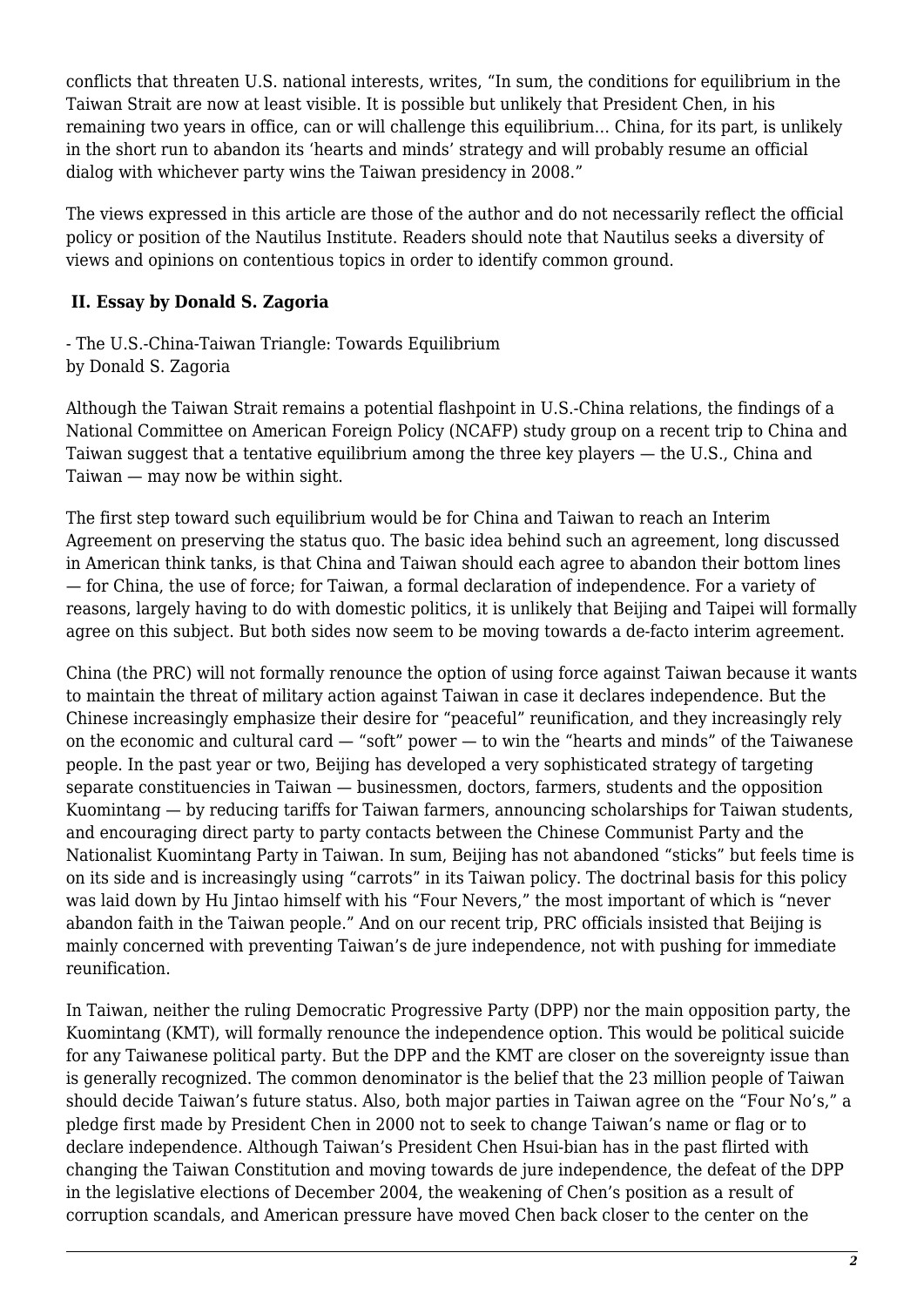sovereignty issue. The centrist position is to support neither independence nor reunification but to accept the status quo — a position supported by the vast majority of the Taiwan people. In our meetings in Taiwan, Chen's advisers kept assuring us that he stands by the "four No's."

The United States, for its part, is now adeptly combining a policy of deterrence and reassurance for both China and Taiwan. Vis-à-vis China, the United States has convinced Beijing by a variety of actions and policies that it will not allow it to take Taiwan by force. Thus, the deterrence side of U.S. policy is working. At the same time, the Bush Administration — the most pro-Taiwan administration in recent decades — has reassured the PRC that it does not support Taiwan independence. Indeed, this has now become part of the official American mantra and was reiterated by President Bush in his recent meeting with President Hu Jintao in Washington.

Vis-à-vis Taiwan, the Bush Administration, after a recent spat over President Chen's abolition of the largely symbolic National Unification Council, got Chen to agree to the position that the Council was not being abolished but was simply ceasing to function. Moreover, the United States has now gone a long way towards convincing President Chen that it is not in U.S.'s or Taiwan's interests for Chen to gratuitously provoke the PRC by making statements or adopting policies that would unilaterally alter the status quo. So, here, too, deterrence is working. At the same time, the Bush Administration is successfully reassuring President Chen and the Taiwan people that it will not sacrifice Taiwan's interests in its dealings with the mainland and that its commitments to Taiwan's security remain intact. A new U.S. representative in Taiwan has already played an important role in this effort.

In sum, the conditions for equilibrium in the Taiwan Strait are now at least visible. It is possible but unlikely that President Chen, in his remaining two years in office, can or will challenge this equilibrium. He cannot revise the Constitution without a three-quarters vote in the legislature; and the legislature is now controlled by the KMT, which opposes any more constitutional changes. Also, Chen has assured the U.S. government that in the remaining two years of his presidency, there will be no more "surprises." Indeed, in his most recent speeches, he has played the "democracy" rather than the "secessionist" card against Beijing. Meanwhile, the DPP itself is moving towards the center so as to accommodate growing public pressure on the government to forge closer economic links with the mainland in order to accelerate economic growth. Taiwan's premier, Su Tseng-chang, one of the most likely DPP candidates for president in 2008, has recently said that he may go along with some of the decisions for economic exchange with the PRC that the Kuomintang reached with the Chinese Communist Party. Frank Hsieh, the former premier and another important DPP leader, has said recently that he may decide to visit Beijing at an appropriate time.

If, as present polls suggest, the Kuomintang returns to power in 2008, this should also promote stability in the Taiwan Strait. For, the KMT leader, Taipei Mayor Ma Ying-jeou, has already indicated that the party will work towards improving relations with the PRC while remaining firm on the sovereignty issue.

China, for its part, is unlikely in the short run to abandon its "hearts and minds" strategy and will probably resume an official dialog with whichever party wins the Taiwan presidency in 2008. The United States will, most certainly, continue its policy of opposing any unilateral move by either the PRC or Taiwan to change the status quo, as this has been the policy of seven U.S. Presidents.

This optimistic scenario does not mean that we can be complacent. Two things could go wrong, one in the short term and a second over the longer term. In the remaining two years of President Chen's term, he might, out of frustration with Beijing's continuing efforts to isolate him and China's continuing missile buildup, go back on the "Four No's" and seek to revise the Taiwan Constitution. Such a move could produce a crisis in his relations with both the PRC and the United States. To head off such a development, Beijing — in its own interests — needs to enter into a dialogue with